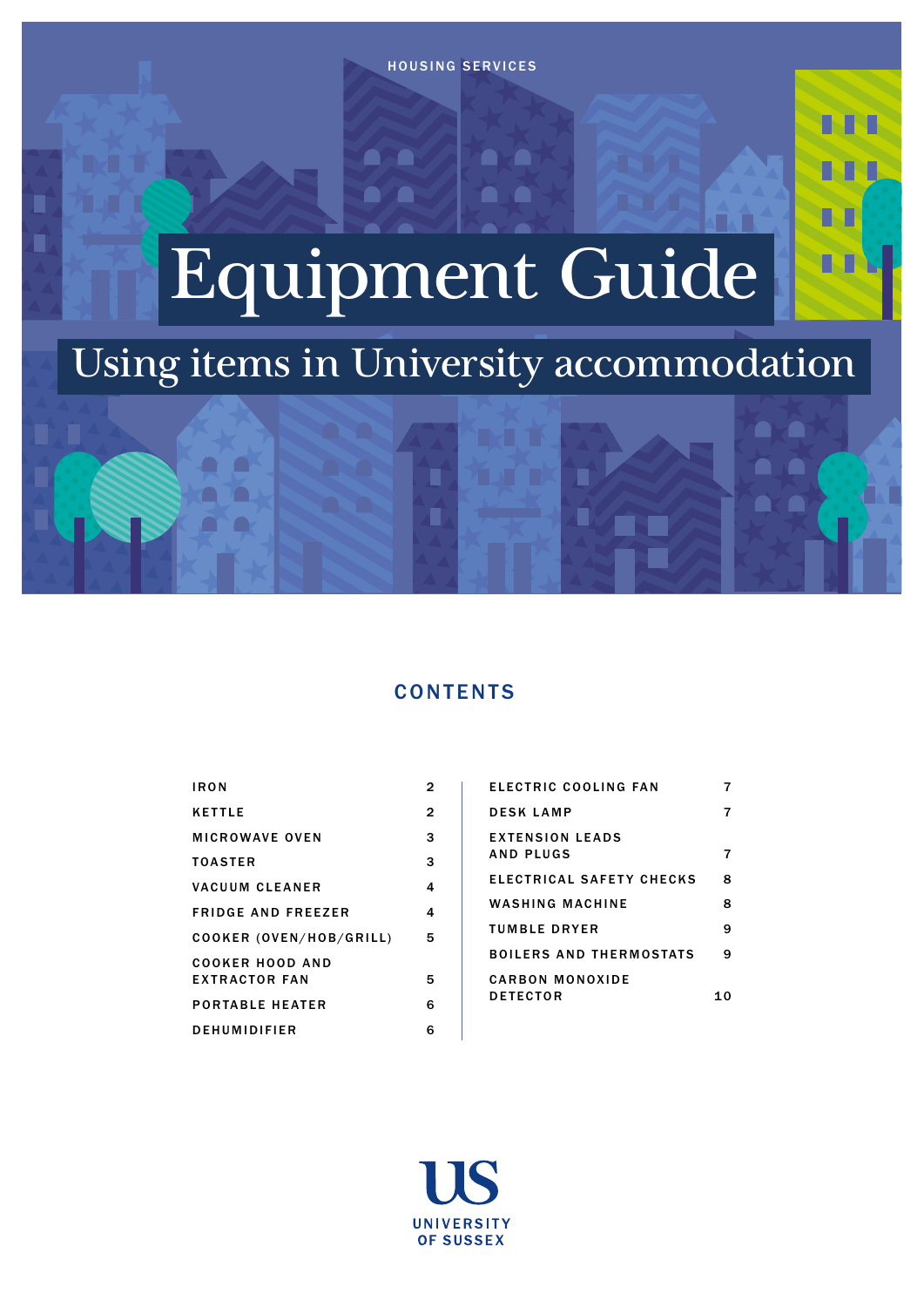## <span id="page-1-0"></span>Iron

#### HOW TO USE AN IRON

1 / Plug the iron into a socket where you can conveniently place an ironing board next to it without obstructions or overstretching the cord.

2 / When you are ready to start ironing, switch the plug on at the wall and select the temperature setting on the iron depending on the label instructions in your clothes.

3 / Flatten the clothes onto the ironing board and use a smooth back-and-forth action to iron the item without pressing hard.

4 / After completing the task, switch off and unplug the iron from the wall and leave to cool down in an upright position before winding the cord or storing.

## USEFUL TIPS

Check the labels on each item of clothing you are ironing and adjust the settings on the iron according to the type of fabric.

Never place a hot iron face down on any surface other than the ironing board – you will be charged for the damage caused.

#### Health and safety – important

Do not use if any part of the iron is damaged. Check that the casing and plug are intact, that there is nothing burnt onto the sole plate and that the cord is not frayed.

Always fill the water for steam into the iron before you plug it in.

Do not test the iron with your fingers. Do not point the iron at yourself or anybody whilst using the steam function.

#### Energy efficiency

Gather and prepare all the clothes you need to iron first before starting the task.

Do not use iron on wet clothes as this will waste energy, only use on dry or nearly dry items.

## Always use the ironing board supplied. Do not iron your clothes on the floor or a table. G

## Kettle

#### HOW TO USE A KETTLE

1 / Switch the plug off at the socket and remove the kettle from the base or unplug the power cord from the kettle and open the lid to fill the kettle to the desired amount using cold water, close the lid back completely.

2 / Plug the power cord back into the kettle or place the kettle back onto the base and switch the plug back on at the wall socket and then switch the kettle on.

3 / The kettle should automatically stop once water is boiled provided the lid was closed correctly.

4 / Once the water has stopped bubbling, remove the kettle from the base, or the power cord, and pour the hot water carefully through the spout.

## **D**USEFUL TIPS

Clean and rinse out the inside of the kettle and the filter regularly to remove the lime scale.

Do not use the kettle for any purpose other than to boil clean water for beverages or cooking.



#### Health and safety – important

Never add water for steam while the iron is plugged into the socket.

Do not put your hand in the steam as this is very hot.

Always make sure the lid is shut tight before switching the kettle on or whilst pouring hot water.

Do not over fill the kettle above the maximum level.

Do not under fill below the minimum level.

Do not immerse the whole kettle in water or get the electrical parts wet.

#### Energy efficiency

Only boil the correct amount of water you need for the purpose (no less than the minimum or more than the maximum allowed).

If the kettle is clogged with lime scale it will take longer to boil and use up more energy.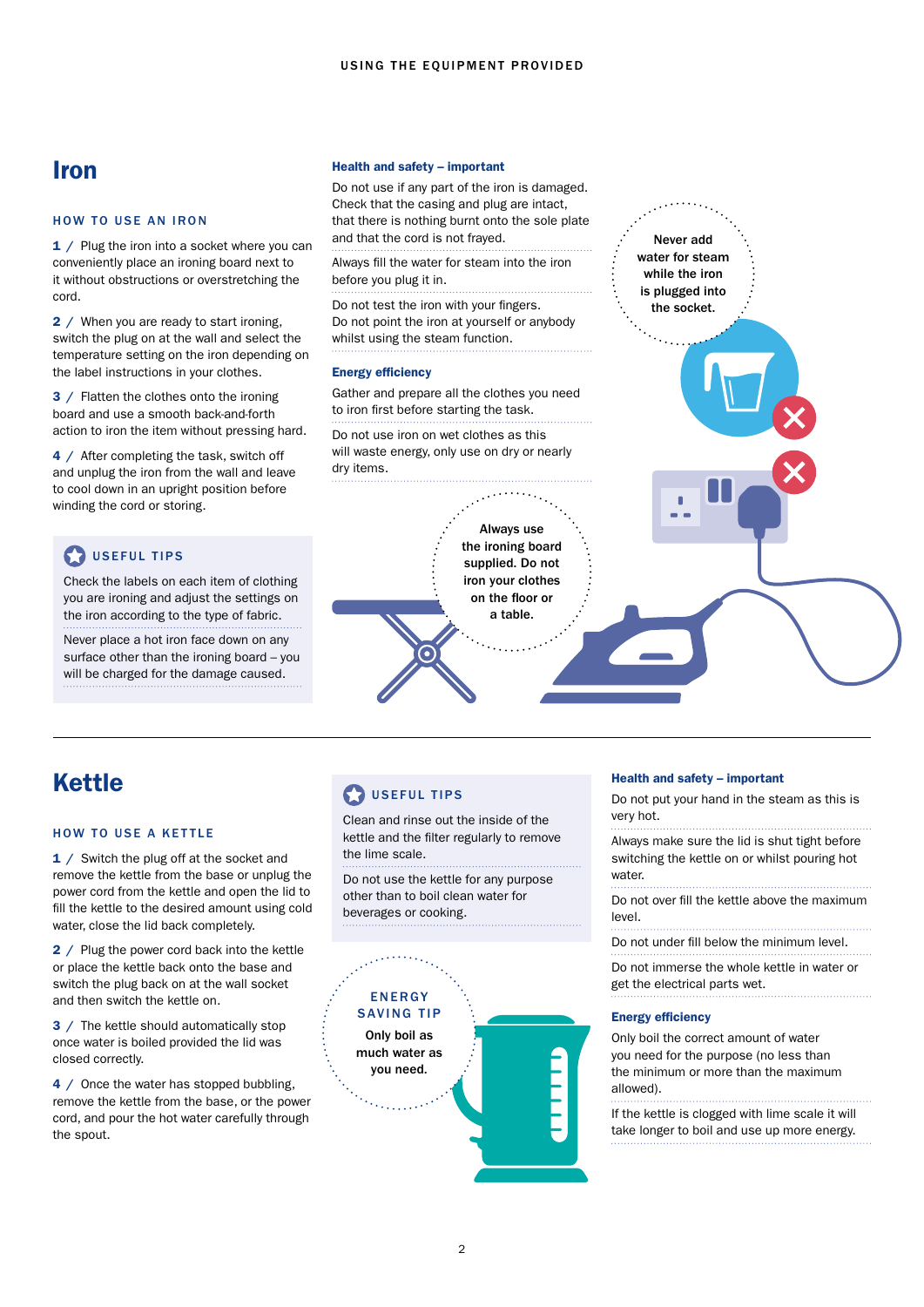## Microwave oven

#### HOW TO USE A MICROWAVE OVEN

1 / Read the instructions on your food packaging or the microwave manual if you have it.

2 / Place your food in the microwave on a microwavable dish or plate even if you keep it in the original microwaveable packaging.

3 / You can use one of the following containers to cook with:

- oven glass
- ceramic
- pottery
- heat resistant plastic
- glass
- microwave bags
- small casserole dish (used with a lid or kitchen paper).

#### Do not put any metal in the microwave as this will cause the microwave to explode. Do not use metal containers, or anything with

a metal trim in the microwave, e.g. roasting tins, saucepans, foil containers etc.

4 / Select the correct level and time setting and press start.

#### Health and safety – important

Don't put metal objects or tin foil in the microwave as this will cause it to short circuit or explode.

Do not switch on the microwave when there is nothing inside it. It is recommended that you place a small cup of water inside the microwave in the event that it is switched on accidently.

The amount of food impacts on the time it takes to cook, if you are cooking large amounts make sure that it is hot throughout before consuming.

Use microwavable lids instead of cling film as this can bubble and cause steam burns.

#### Energy efficiency

In comparison to a conventional oven, microwave cooking uses up less energy and there are also less pots to wash up.



## USEFUL TIPS

Always clean the microwave interior after every use.

Always use microwavable plates or containers.

Microwave cooking and defrosting can take minutes rather than hours.

Cover the food, as small items may dry out.

It is important to remember that food continues to cook for a short time after you have removed it from the microwave. It is therefore recommended that food is allowed to sit for 1–2 minutes before serving in order to ensure that the cooking process is complete, this is called the 'standing time'.

If you do not have the cooking instructions you need to determine whether you are reheating food or cooking an item from raw. Reheating takes less time than cooking from raw and you need to estimate the weight of the food as to how long it needs to be cooked.

If you are not sure if the item is hot enough or cooked, test carefully using a knife and fork into the centre of the food to see if steam comes or look at the colour and texture of the meat. Do not eat anything that is not fully heated or cooked, stir the food if possible and continue to cook.

## Toaster

#### HOW TO USE A TOASTER

1 / Ensure the plug is switched on at the wall socket, place the bread into the toaster and select the setting you require using the dial. The higher the number on the dial the longer the bread will be toasted and the darker it will be.

2 / Push down the lever to begin toasting. Use the cancel button to stop toasting at any time (i.e. do not try to force the lever back up).

3 / Once the bread has popped up remove it safety by pushing the eject lever upwards to elevate the bread more, do not put your fingers or any other utensil inside the toaster.

## **COUSEFUL TIPS**

Clean the removable crumb tray regularly to prevent build-up of crumbs that may burn and set off fire alarms.

You can toast other products such as bagels, pitta bread and tea cakes but you must make sure that the items are cut to size if they are too big to fit the slots, otherwise they will get stuck and burn.

#### Health and safety – important:

Never place any metal objects into the toaster to remove any food items that have got lodged inside, this can potentially cause electric shock. To remove an item stuck in the toaster, unplug it from the wall and use a utensil that does not conduct electricity (i.e. plastic or wood) to pull it out gently or shake the toaster gently upside down.

Always refer to cooking guidelines and do not overcook anything as this can lead to smoke detectors being triggered or fires, never leave any cooking unattended.

#### Energy efficiency

Using an electric toaster to toast bread is quicker and more energy efficient than using the grill in your oven.

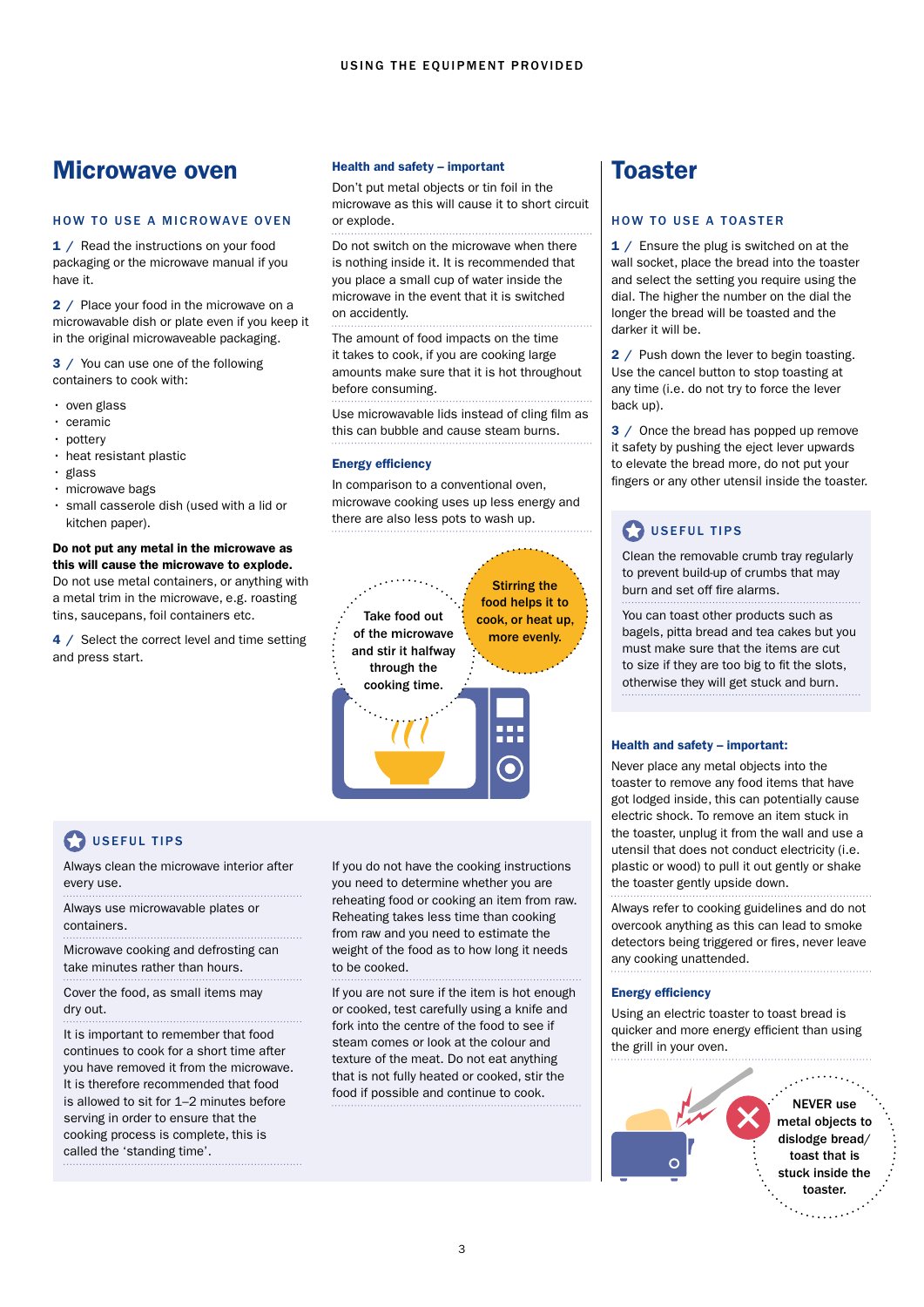## Vacuum cleaner

#### HOW TO USE A VACUUM CLEANER

1 / Unwind the whole length of the power cord and plug it into a conveniently located socket and clear the area you will be vacuuming.

2 / Make sure all hose attachments and the brush head are secure and there is a bag in the machine before you switch it on at the wall socket and at the machine.

3 / Vacuum using a back-and-forth action. Do not press down onto the floor and do not run over the power cable with the vacuum or the brush head.

4 / Once finished, switch off at the machine and wall socket and unplug machine. Wind the cord in or around the machine making there are no kinks or knots.

## **D** USEFUL TIP

If the vacuum stops working efficiently, let the porter know as the bag may need replacing (in off-campus properties you need to replace the bag yourself).



#### Health and safety – important

Do not attempt to vacuum liquids as this can cause the machine to blow or cause an electric shock. If you have vacuumed liquid you must report it to the porter straight away and do not let anyone else use the machine.

Do not attempt to vacuum sharp debris or large items as this can cause the machine to block up or malfunction.

Make sure you unwind the whole length of cable before vacuuming or it will overheat and cause the machine to trip out a fuse.

#### Energy efficiency

Make sure the bag is not full as the machine can overheat. It will also be less efficient and will take longer to vacuum.

## Fridge and freezer

#### HOW TO USE A FRIDGE/FREEZER

1 / Store your food according to whether it requires chilling or freezing. Always close the door fully after each use.

2 / Adjust the temperature dial according to the level of coldness you require. The dial usually needs to be turned up fully (coldest) in the height of summer.

3 / Store vegetables and undressed salads in the drawers provided – this will keep them fresher.

4 / Always discard old or rotting food and clean the shelves regularly.

#### Health and safety – important

Do not overload the fridge as this will prevent enough cold air to circulate which causes condensation to build up leading to leaks and also 'warm' spots, which will not keep your food fresh.

Discard food that has gone off or is past the 'use-by' date, or if there is unusual mould forming, as this can cause food poisoning.

Do not contaminate cooked food or vegetables with raw meats. It is better to place raw meats on the lower shelves so that blood or liquids do not drip onto food below.

#### Energy efficiency

If the fridge or freezer is near empty, you can save energy by inserting some empty cardboard boxes to take up the space where normally the cold air will need to fill.

Try to avoid opening and closing the door to stop warm air getting in and do not put warm food into the fridge, wait until it has totally cooled down first otherwise this will use up more energy.

To save energy you can defrost frozen food in the fridge compartment earlier so that the cold air can be used to cool the fridge.

#### USEFUL TIPS

The fridge/freezer will only remain cold when switched on at the plug.

Always clean inside your fridge to keep it hygienic – Christmas and Easter vacations can be good times to defrost and clean the fridge/freezer.

Keep a two-inch space at the back of the fridge or freezer to allow the air to circulate otherwise the food will not remain cold.

Don't allow ice build up in the freezer as this may cause the trays or drawers to break. 

Please note: Students are provided with fridge and freezer space each. Each residence comes with a different number of facilities and the size of the fridges and freezers may vary.

KEEP YOUR FRIDGE AND **FREEZER** CLEAN!

Throw away any food that is old or past the 'use-by' date. Don't leave food in the fridge that has turned mouldy.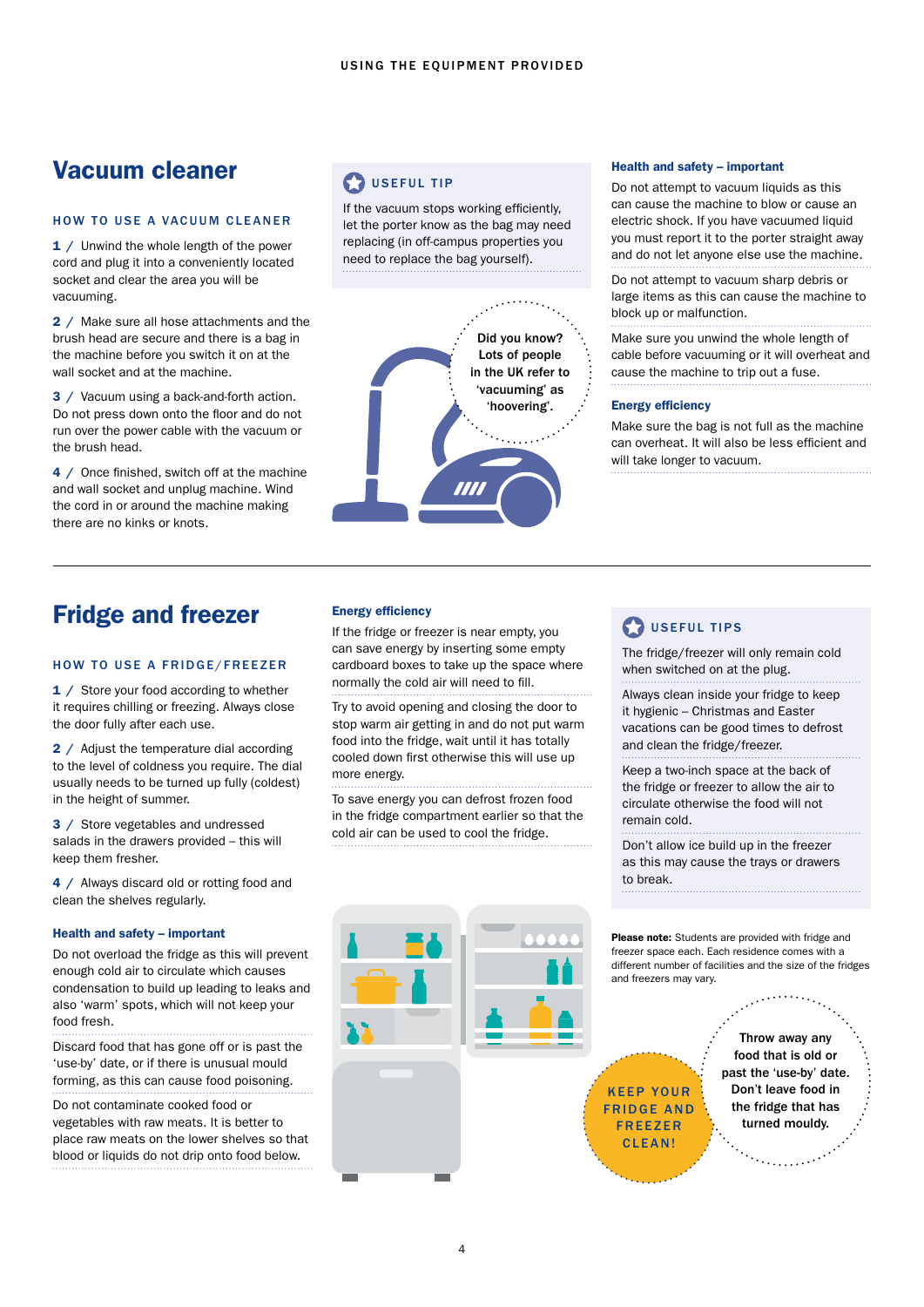## **Cooker** (oven/hob/grill)

#### HOW TO USE A COOKER

The majority of cookers are electric but there are some gas cookers in some of the offcampus properties.

#### ELECTRIC COOKERS

1 / Select the correct cooking pan or pot and place it on the ring best suited for the size.

2 / Switch on the socket at the wall and switch the ring on by turning the corresponding control knob to the desired setting, normally ranging from 1-6, 1 being the lowest and 6 being the highest temperature.

3 / After cooking always remember to turn the knobs off and switch off the appliance at the wall socket.

#### Health and safety – important

Always turn the cooker off once you have finished cooking, switch off electric cookers at the wall socket as well.

Do not use chip pans on the hobs as they represent a high fire risk.

#### Energy efficiency

Only use the correct ring for the correct pan size, there is no point putting a small pan on a large ring and this will waste energy.

You should also use a lid to cover your pans during cooking to speed up the cooking process. When your food is nearly ready you can switch off the electric ring about a minute or two before as the element will still retain a lot of the heat.

Boiling water in a kettle uses a third of the energy used if you were boiling the same amount of water on the electric hob so it is more energy efficient to transfer boiled water into a saucepan for cooking.

## **D**USEFUL TIPS

Always clean the oven and the hob after every use (whilst cooker is cold and is switched off).

Do not try grilling or roasting anything without a baking tray or tin.

Do not return a pot or pan back to the hob if it is empty as the electric ring may still be hot and burn the remaining food.



## Cooker hood and extractor fan

Not all residences have extractor fans for removing cooking fumes, some off-campus residences have them and models vary.

#### HOW TO USE A COOKER HOOD

1 / Ensure that the switch labelled Cooker Hood is switched On at the wall socket. The light on the top of the switch will turn on.

2 / Pull out the cooker hood door using the handle. There should be switches inside on the control panel with the different settings, one maybe for the light and the others are for the fan which may have a choice of varying speeds.

3 / Select your speed and keep switched on for the duration of your cooking.

4 / Switch it off and close the door after each use.

#### HOW TO USE A CEILING EXTRACTOR FAN

1 / Ensure that the main switch labelled Extractor Fan is switched On at the wall socket. The light on the top of the switch will turn on.

2 / Pull the cord once for the slower speed and pull again for the faster speed.

3 / Keep the fan on for the duration of the cooking and then switch off by pulling the cord again.

## USEFUL TIP

To prevent oil and fumes evaporating into the air use a lid or oil splatter guard over your pan.

#### Health and safety – important

Beware of dripping oil from the unit, this means that the filter is full and needs renewing so notify your porter straight away.

#### Energy efficiency

Extractor fans are used to eliminate food odours and extract oil particles from the air. If your cooking has no oil or odours you do not need to use the extractor and it will be more energy efficient to open a window to let steam out.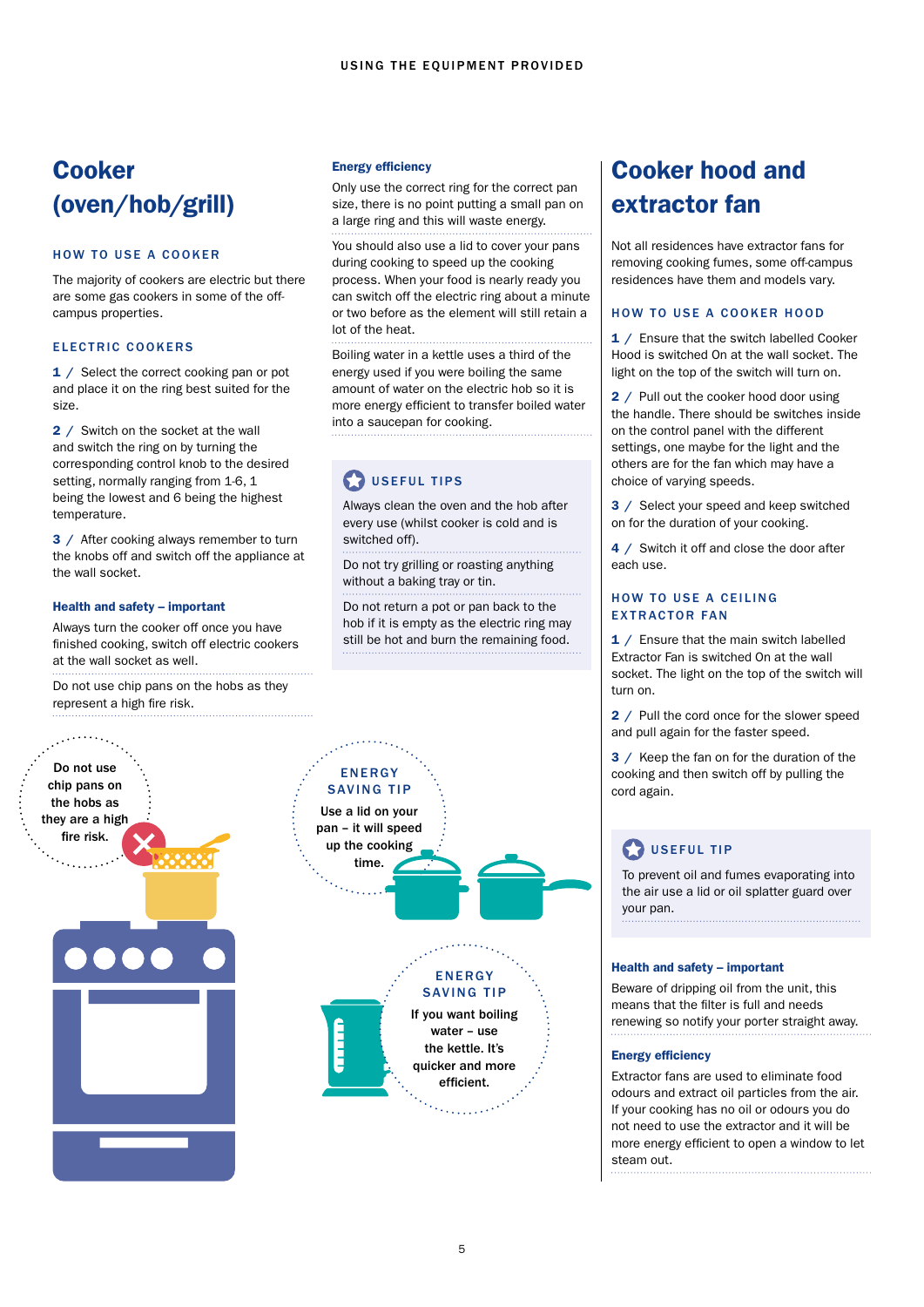## <span id="page-5-0"></span>Portable heater

#### HOW TO USE A PORTABLE HEATER

1 / For the portable heaters, plug the heater into a socket where you can conveniently place it on the floor or on a table without overstretching the cord or causing a trip hazard. Leave a clear space all around it.

2 / Point the heater towards the centre of the room and move anything that is obstructing the front out of the way.

3 / Switch the plug on at the wall and turn the heater onto the desired heat setting. Some heaters may oscillate too, if so, move anything out of the way from the direction of flow.

## **D** USEFUL TIP

Some portable heaters have a cool fan setting for the summer.

#### Health and safety – important

DO NOT cover the radiator/heater or place any objects in front of it whilst in use.

Do not keep switch on for long periods of time during the night whilst sleeping as this will dry out the air and dehydrate you.

#### Energy efficiency

Switch off heater when you are away for a long length of time or turn down low to keep an ambient room temperature.

Keep windows and doors closed to contain the warmth.



## **Dehumidifier**

#### HOW TO USE A DEHUMIDIFIER

1 / Sometimes you may be issued with a dehumidifier to extract moisture from your room. This could be following a leak or if your room is damp. The porter will carry out the initial set up but you will need to help manage the use of it by emptying the water from time to time.

2 / Plug the dehumidifier into a socket where you can conveniently place it on the floor without overstretching the cord or causing a trip hazard. An extension cord will be provided if necessary. Leave a clear space all around it. Since the dehumidifier draws air through the machine to remove moisture, it must be located in an area that will not block the airflow.

3 / Point the dehumidifier towards the centre of the room and move anything that is obstructing it out of the way, allow at least 8 inches of space from other objects. Do not place the front of the dehumidifier next to a wall, furniture or any appliance.

4 / Switch the plug on at the wall and turn select the correct settings on the appliance. The lower the humidity setting, the more moisture is removed from the air.

If the sensor detects higher humidity in the air than the setting requires, the dehumidifier will turn on. Once the room humidity dips below the setting level, the machine will turn off.

In addition, some dehumidifiers have a 'continuous' option. When you choose the continuous option, the dehumidifier will run constantly.

5 / As moisture is removed from the air it collects in the water tank located in the front of the machine. Once the water level is at a certain level, the dehumidifier will stop running. To empty the water tank, switch the machine off, slide the tank out from the front of the unit and pour the contents in a sink. Slide the empty water tank back into the dehumidifier and switch back on to resume normal operation.

#### Health and safety – important

Do not cover the dehumidifier or place any objects on it whilst in use.

Do not keep the dehumidifier on whilst you are asleep as this will dry your nose and throat you may feel unwell in the morning.

#### Energy efficiency

During the drying process do not leave glasses of water, open bottles or vase in the room as the water will be drawn from these and energy will be wasted.

## USEFUL TIPS

The porter will return to your room daily to check on the progress and remove the dehumidifier when the drying process is complete.

Close all windows and doors whilst the dehumidifier is in use to stop moisture being drawn from other areas.

If your room has a sink/en suite facilities, make sure the sink is plugged and doors are closed.

> Moisture from the air is collected in the water tank. Don't forget to empty it!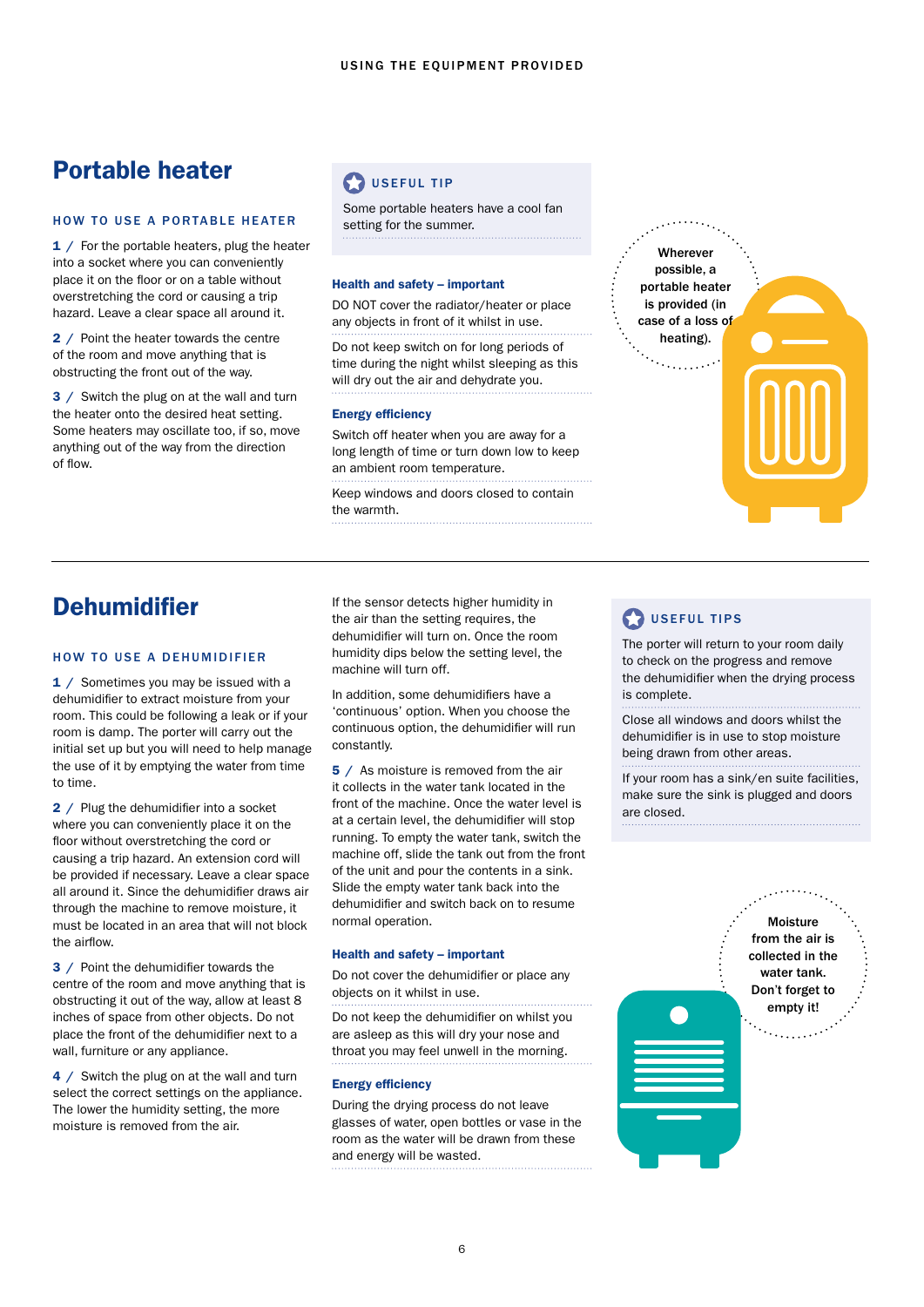## <span id="page-6-0"></span>Electric cooling fan

#### HOW TO USE AN ELECTRIC COOLING FAN

1 / Plug the fan into a socket where you can conveniently place it on the floor or on a table without overstretching the cord or causing a trip hazard. Leave a clear space all around it.

2 / Point the fan towards the centre of the room and move anything that is obstructing the front.

3 / Switch the plug on at the wall and turn the fan onto the desired fan speed. Some fans may oscillate too, if you choose this setting, move anything out of the way from the direction of flow.

## USEFUL TIPS

Close the blinds or curtains to keep your room cool during the day.

Open windows and doors to let air ventilate the room.

#### Health and safety – important

DO NOT cover the fan or place any objects in front of it whilst in use.

Do not use the fan if the safety guard is loose or off, if so, return it to the porter.

Do not hold the fan, instead place it on a clear flat stable surface. 

#### Energy efficiency

Switch off the fan when it is not required or you are not in the room for any length of time, fans are only good for cooling the immediate area, they are not like air conditioning which maintains the room temperature.

**Wherever** possible, a fan is provided (in case of hot temperatures).

## Desk lamp

#### HOW TO USE A DESK LAMP

1 / Plug the lamp into a socket where you can conveniently place it on the desk or table without overstretching the cord or causing a hazard. Leave a clear space all around it.

2 / Move the flexible arm and point the lamp towards the item you wish to illuminate moving anything that is obstructing the light out of the way.

3 / Switch the plug on at the wall and switch the lamp on either at the base of the lamp or on the flex.

#### Health and safety – important

Do not cover the lamp with any material as this may catch fire.

Do not use the lamp if anything is loose or the cord is frayed.

Do not touch the lamp shade or bulb whilst it is on as this will be hot to the touch.

#### Energy efficiency

Switch off the light when it is not required or you are not in the room for any length of time.

Using energy-saving bulbs will save energy. The lower the wattage the less energy it uses.

## **D** USEFUL TIP

Energy saving bulbs may take a bit longer to reach its maximum brightness.



## Extension leads and plugs

The University may provide you with an extension lead if they need to install a temporary item of electrical equipment in your room or flat i.e. dehumidifier.

#### HOW TO USE AN EXTENSION LEAD

1 / Plug the extension lead into a socket placing the unit conveniently on the floor without overstretching the cord or causing a trip hazard. Leave a clear space all around it.

2 / Plug your electrical items into the unit (again without overstretching the cord or causing a trip hazard) and switch the plug on at the wall and then switch your equipment on as required. Some units have individual switches on the strip which means you can switch items on and off individually.



#### Health and safety – important

Do not cover the unit with anything or spill water on it.

Do not overload the unit by plugging other adaptors or extensions into it.

Always switch the equipment off before unplugging anything. 

#### Energy efficiency

Always unplug or turn off any equipment which is not in use.

## **D** USEFUL TIPS

Some equipment like phone or laptop chargers still use up energy when left plugged in but not in use. You can tell if it's using energy as it will be warm/hot to the touch, the best thing to do is always unplug anything that is not in use.

Do not use this type of adapter. '3-way adapters' are banned from the residences and will be removed if seen on the inspections.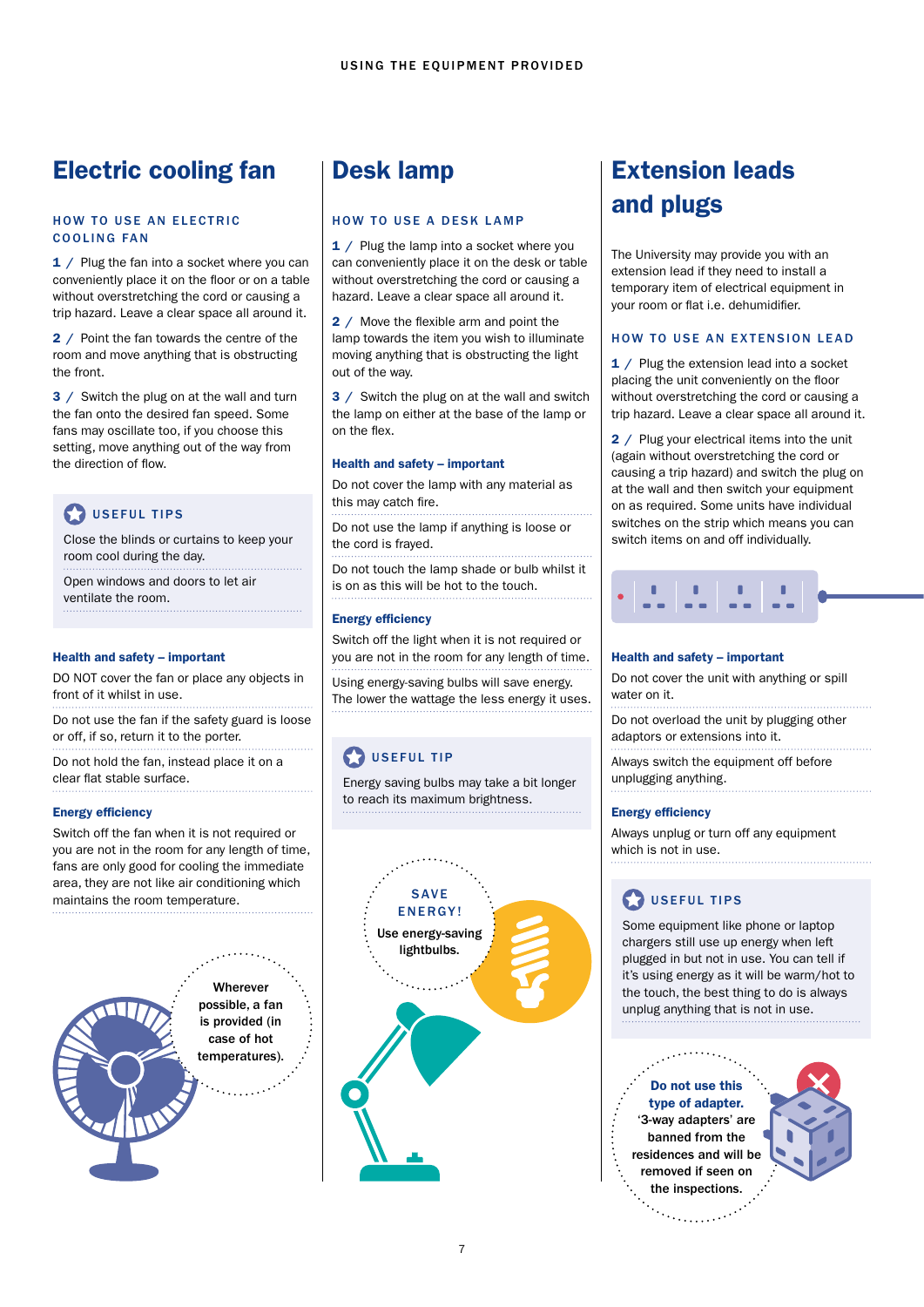## Electrical safety checks

#### THESE SHOULD BE CARRIED **OUT BEFORE MOST ELECTRICAL** EQUIPMENT IS USED. WITH THE EQUIPMENT DISCONNECTED.

#### LOOK FOR:

Damage to the lead including fraying, cuts or heavy scuffing, e.g. from floor box covers.

- Damage to the plug, e.g. to the cover or bent pins.
- Tape applied to the lead to join leads together.
- Coloured wires visible where the lead joins the plug (the cable is not being gripped where it enters the plug).
- Damage to the outer cover of the equipment itself, including loose parts or screws.
- Signs of overheating, such as burn marks or staining on the plug, lead or piece of equipment.
- Equipment that has been used or stored in unsuitable conditions, such as wet or dusty environments.
- Cables trapped under furniture or in floor boxes.

If you notice any of these signs or anything else unsafe then you should not use the item.



## Washing machines

#### HOW TO USE A WASHING MACHINE

1 / Place the correct load of clothes into the drum of the washing machine and close the door until there is a click. Check the maximum load limit for the machine and do not exceed this limit.

2 / Place the correct amount of detergent into either the drawer or into a ball into the drum of the machine depending on the form of detergent (read the instructions on the package). Please note that some liquid tablets can be put directly into the drum of the machine and also you need to put the correct detergent type into the correct compartment of the drawer i.e. pre wash, washing powder, fabric softener etc.

3 / Close the draw and door fully before selecting the correct settings for your clothes and press start.

4 / When the washing has completed the cycle wait a further three minutes before opening the door. The door mechanism will only be released once the cycle has completely finished, do not force open the door.

#### Health and safety – important

Remove any objects from pockets before washing as these may damage or break the machine and may also tear or damage clothing.

#### Energy efficiency

All new machines purchased will either be A or AA rating, these are more energy efficient.

Save up clothes to wash in one big load (that does not exceed the maximum) rather than small loads as this will save energy and water. If you have a 'eco cycle' function, using this will save water and energy.

If you are washing half a load use the half load or reduced time function.

Spin dry the clothes at the highest speed possible for your garments so that energy can be save from the drying process.

Washing clothes at a lower temperature with specific detergents will save energy.



## **D** USEFUL TIPS

Put small items (e.g. socks, bras or stockings) in a laundry net or pillow case before placing in the drum. This prevents items getting stuck in the mechanism.

Separate colours and whites or synthetics and naturals according to wash programs.

Shake each item of clothing to unravel them before placing them into the drum to make sure the clothes are washed evenly.

Do not overload the machine as this will prevent the clothes from getting thoroughly clean and will cause the machine to break down.

The temperature settings, types of material, spin speed and others options are displayed on the front of your machine. If you do not have the instructions and are not sure how to use the settings please ask your porter to show you how to use it.

Do not force open the door of the machine, wait three minutes after the cycle has completed fully before trying to open it. If the door seems to be stuck or will not close, inform the porter.

Please remove laundry from the washing machines once the cycle is complete so that other housemates can use the machines.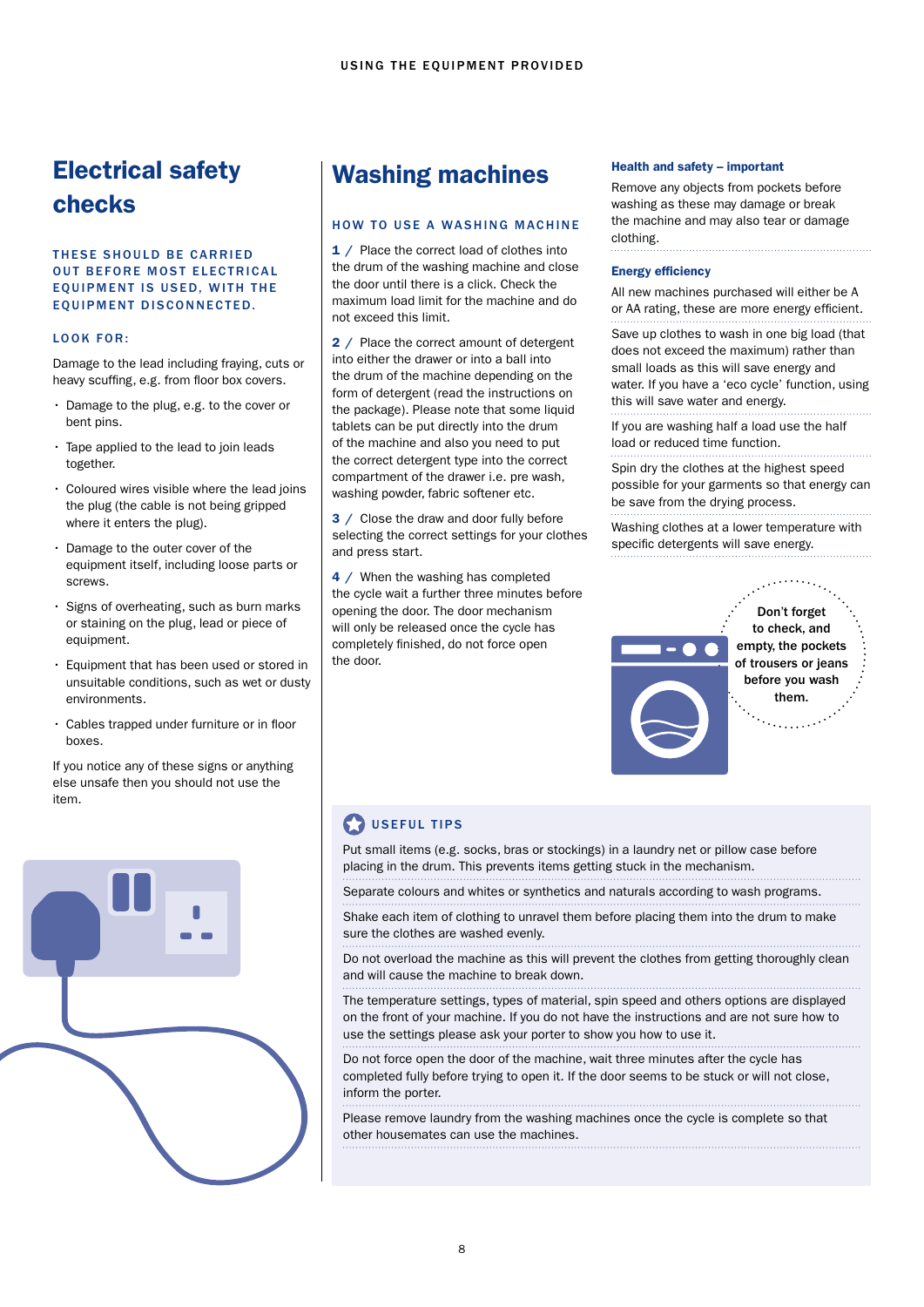## Tumble Dryer

#### HOW TO PREPARE AND DRY YOUR CLOTHES

1 / Wash your clothes first and make sure all the water is spun out of them in the washing machine before putting them into the tumble dryer. If you put soaking wet washing that has been hand washed in the tumble dryer, the water from the sodden clothes will seep through the drum onto the elements and other electrical parts causing the machine to blow.

2 / To ensure any excess fluff is removed after each use, make sure you follow the guidelines (see right) for proper cleaning and maintenance.

#### Health and safety – important

Do not leave the dryer unattended when in operation i.e. do not leave the house or leave the dryer on whilst asleep.

#### HOW TO CLEAN YOUR FLUFF FILTER

1 / Open the door of your dryer.

2 / Pull out the filter (using the two finger grips).

3 / Clean any fluff deposits from the filter mesh.

4 / Refit the filter. Make sure the arrows are facing you.

5 / Make sure the filter is pushed back in fully. Never run the dryer without the filter in position.



## Boilers and thermostats

Some University properties have separate boilers which do not run off the main district heating system. These boilers are stand alone and are used to provide either the central heating or the hot water or both.

They can either be a combination ('combi') boiler which delivers hot water on demand or they can be a system boiler which uses a sealed hot water storage cylinder (usually located in an airing cupboard) which will have a control panel to set the heating or hot water on a timer.

If you do not have a set of written instructions and you wish to find out how to control the settings them please contact your Porter or Building Manager to advise you.

#### HOW TO USE A COMBI BOILER

1 / On the front of the boiler, behind a pull down flap, there is a switch that sets either:

- $\cdot$  The heating and hot water to be ON winter setting
- The hot water only to come ON summer setting
- The hot water or heating to be OFF do not use this setting.

2 / Make sure you have the boiler at the correct setting. There is also a thermostatic control located next to the switch. This dial controls the temperature of the water coming out of your taps and the temperature of the water flowing around your radiators. Set this to a medium to high setting (about 70ºC/160ºF) in the winter and turn it down to a medium setting (60ºC/140ºF) in the summer when you do not have the heating on. Sometimes there can also be a timer incorporated into the controls to set the times the heating will come on and go off during the day.

#### HOW TO USE A SYSTEM BOILER

Every boiler is slightly different depending on the make and model; some are similar to that of a combi bolier with the controls in the front panel. The only difference is that there is usual a separate timer and/or thermostat to control the temperature of the heating and the times that you wish the heating and hot water to come on and go off during the day.

#### Health and safety – important

If the boiler does not work for any reason, please notify the Porter

Do not attempt to dissemble the boiler unit.

#### CENTRAL HEATING AND HOT WATER TIMER (KINGS ROAD ONLY)

In the Kings Road residences the on and off times of the central heating and hot water timer is set and you should not attempt to adjust this yourselves. The hot water is set to 'constant' for constant hot water.

The heating is set to come on 'constant' as the room thermostat adjusts the temperatures at certain times of the day.

#### HOW TO USE A THERMOSTAT

The main thermostats are located in either kitchens or hallways. The heating in the residences is set to a timer but to activate the heating during this period you must ensure to turn the dial on the room thermostat until you hear a click which indicates the heating will be turned on.

To regulate the temperature in your room you can adjust the radiator thermostats.

#### Energy efficiency

For the hot water the timers are set to 'constant' as it is more energy efficient to keep the water at a constant temperature then to let the water go cold and keep reheating it if the water is in constant use.

For the heating the timers are set to come on the same times as the district heating on campus to maintain energy efficiency.